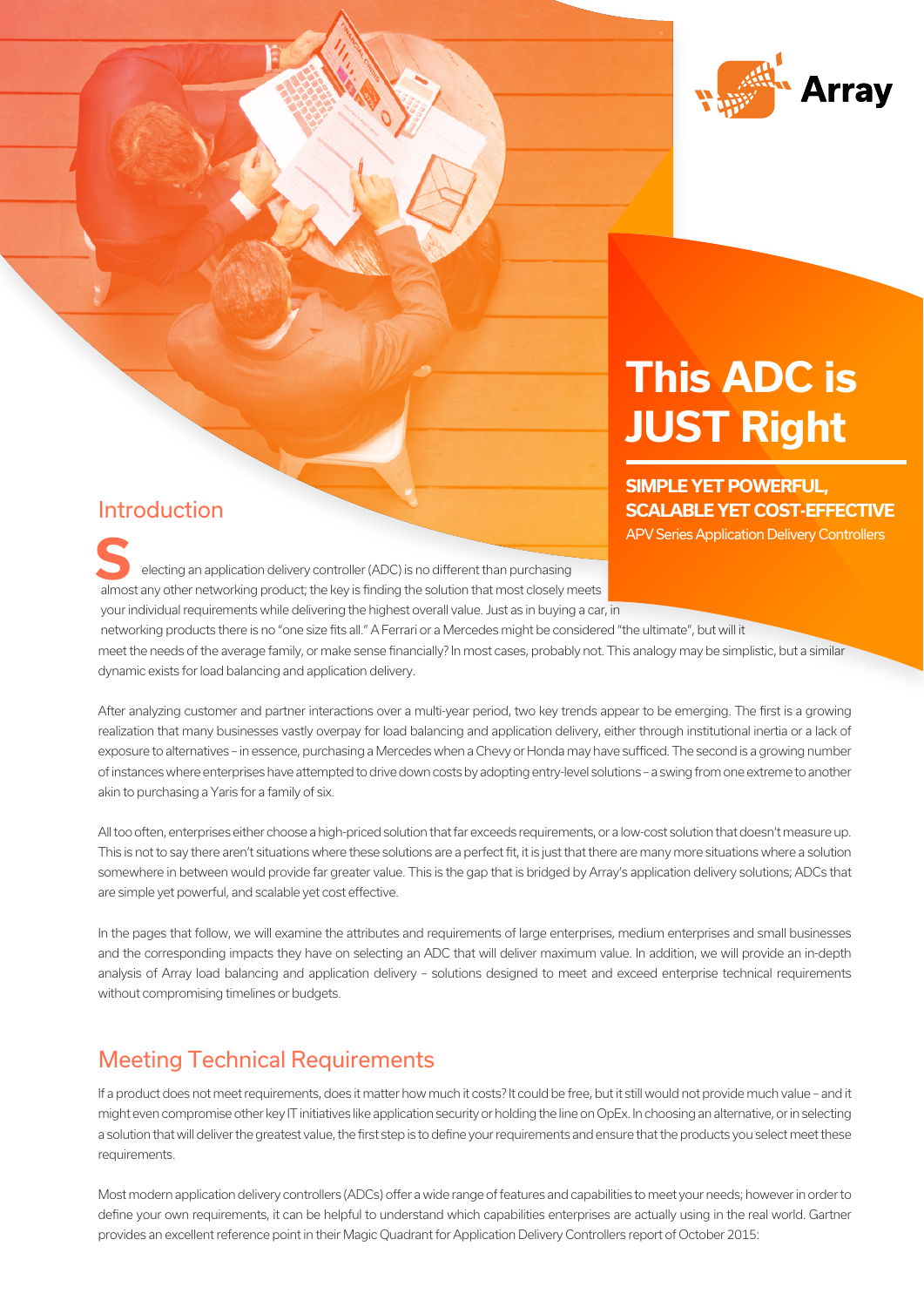

| <b>Feature/Capability</b>                                  | % of Survey Respondents Using<br>the Feature/Capability |
|------------------------------------------------------------|---------------------------------------------------------|
| <b>Server Load Balancing</b>                               | 97%                                                     |
| <b>SSL Offload</b>                                         | 85%                                                     |
| <b>Web Content Optimization/Acceleration</b>               | 37%                                                     |
| <b>Application-Specific Configuration Templates</b>        | 37%                                                     |
| <b>Global Load Balancing</b>                               | 35%                                                     |
| <b>TCP Multiplexing</b>                                    | 30%                                                     |
| <b>Web Application Firewall</b>                            | 30%                                                     |
| <b>Customized Scripting</b>                                | 26%                                                     |
| <b>SSL VPN/User Access Control</b>                         | 13%                                                     |
| <b>Internet Protocol version 6 (IPv6) Gateway Services</b> | 6%                                                      |

#### *Table 1: ADC Features Deployed*

*Source: Gartner Magic Quadrant for Application Delivery Controllers, October, 20151*

Array delivers all of these capabilities and much more as standard in our ADCs; only SSL offloading requires an upgrade to our AppVelocity-S module. In addition, Array pioneered integrated traffic management back in 2000, when other vendors provided only simple load balancing. Today, Array has over 15 years of experience with L4- L7 server load balancing and boasts a product proven across the widest possible spectrum of applications and services. When it comes to SSL offloading, Array shines again. Array's proprietary SSL stack is not only more secure than OpenSSL-based solutions2 (example: Array is immune to Heartbleed and other vulnerabilities), it also delivers far superior performance – scaling to over 80K 2048-bit SSL transactions per second.

*<sup>1</sup> Gartner does not endorse any vendor, product or service depicted in its research publications, and does not advise technology users to select only those vendors with the highest ratings or other designation. Gartner research publications consist of the opinions of Gartner's research organization and should not be construed as statements of fact. Gartner disclaims all warranties, expressed or implied, with respect to this research, including any warranties of merchantability or fitness for a particular purpose.* 

*<sup>2</sup> For reference, the majority of other application delivery controller solutions are based upon OpenSSL.*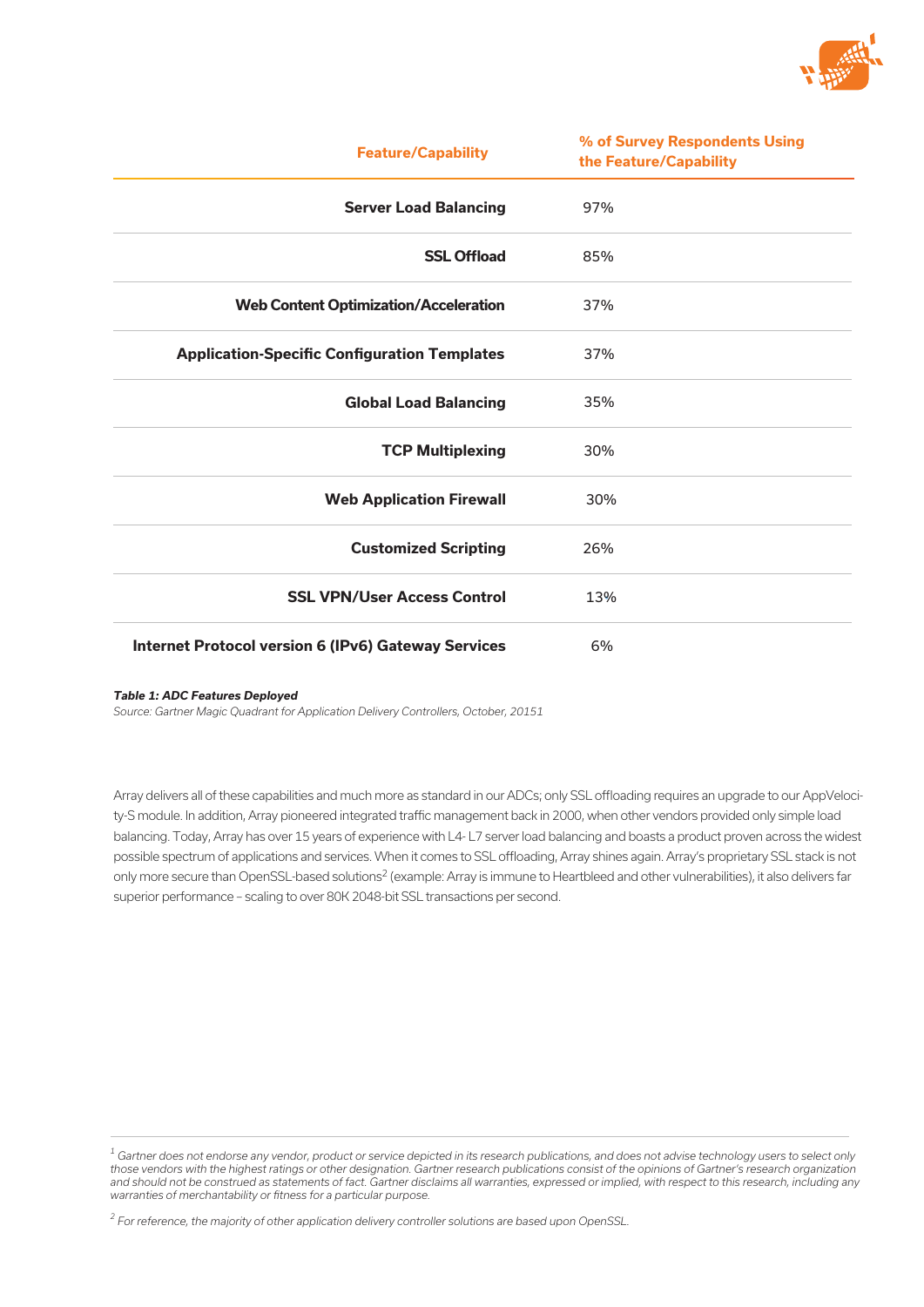

While server load balancing and SSL offload are used by the vast majority of ADC customers, roughly a third of ADC users use one or more advanced features. These are features and capabilities that Array has offered since its inception as a provider of integrated traffic management appliances.

#### **Web Content Optimization/Acceleration**

All Array ADCs incorporate adaptive compression, dynamic caching and traffic shaping, which along with SSL offload combine to improve application performance by up to 10x and server efficiency by up to 5x.

#### **Application-specific Configuration Templates**

Certified Array deployment guides for enterprise applications including Microsoft Exchange, Microsoft SharePoint, Microsoft Lync, Oracle, PeopleSoft, SAP, Citrix, VMware and others ensure optimized and simplified deployment.

#### **Global Load Balancing**

Not only does Array integrate GSLB providing multi-site redundancy, as well as proximity and performance-based handling of application requests – Array also integrates link load balancing to provide high availability across multiple ISP connections.

#### **TCP Multiplexing**

Like SSL offloading, TCP multiplexing improves both server efficiency and application performance. Connection multiplexing is a standard feature on Array ADCs that creates larger, persistent connections between ADCs and servers to reduce overall latency.

#### **Web Application Firewall**

Array ADCs include Web application firewall capability as a standard feature, and do not require the purchase of an additional module as is the case with other ADC vendors. Array ADCs also include DDoS protection and other value-added security features.

#### **Customized Scripting**

Array's ePolicy™ Layer-7 scripting tool provides application teams the ability to create custom scripts that modify or enhance application functionality, in many cases eliminating the need to touch applications when tuning for optimized delivery.

#### **SSL VPN/User Access Control**

As a leader in SSL VPN, Array offers user access control as a stand-alone solution, or as an integrated solution on Array AVX Series virtualized appliances alongside load balancing, WAN optimization and other application delivery functions.

#### **IPv6 Gateway Services**

Array was the first ADC vendor to achieve IPv6 Forum Gold Certified status to support IPv6 transition and the first vendor to offer the performance and scalability to accommodate the larger address space of IPv6 while ensuring compatibility with IPv4 networks.

### Future-Proof Platforms

In addition to meeting and exceeding technical requirements for enterprise deployments, Array also outperforms when it comes to supporting scalable platforms and deployment models to meet your needs both today and into the future. Unlike vendors that service only a segment of the market, or run different operating systems on high- and low-end systems, Array's line of dedicated ADC appliances all run the same powerful OS and scale from the entry-level all the way up to high-end enterprise and service-provider-class platforms. For business requirements or application workloads that scale over time, Array's entry-level, mid-range and high-end appliances can be seamlessly swapped without any network or configuration changes.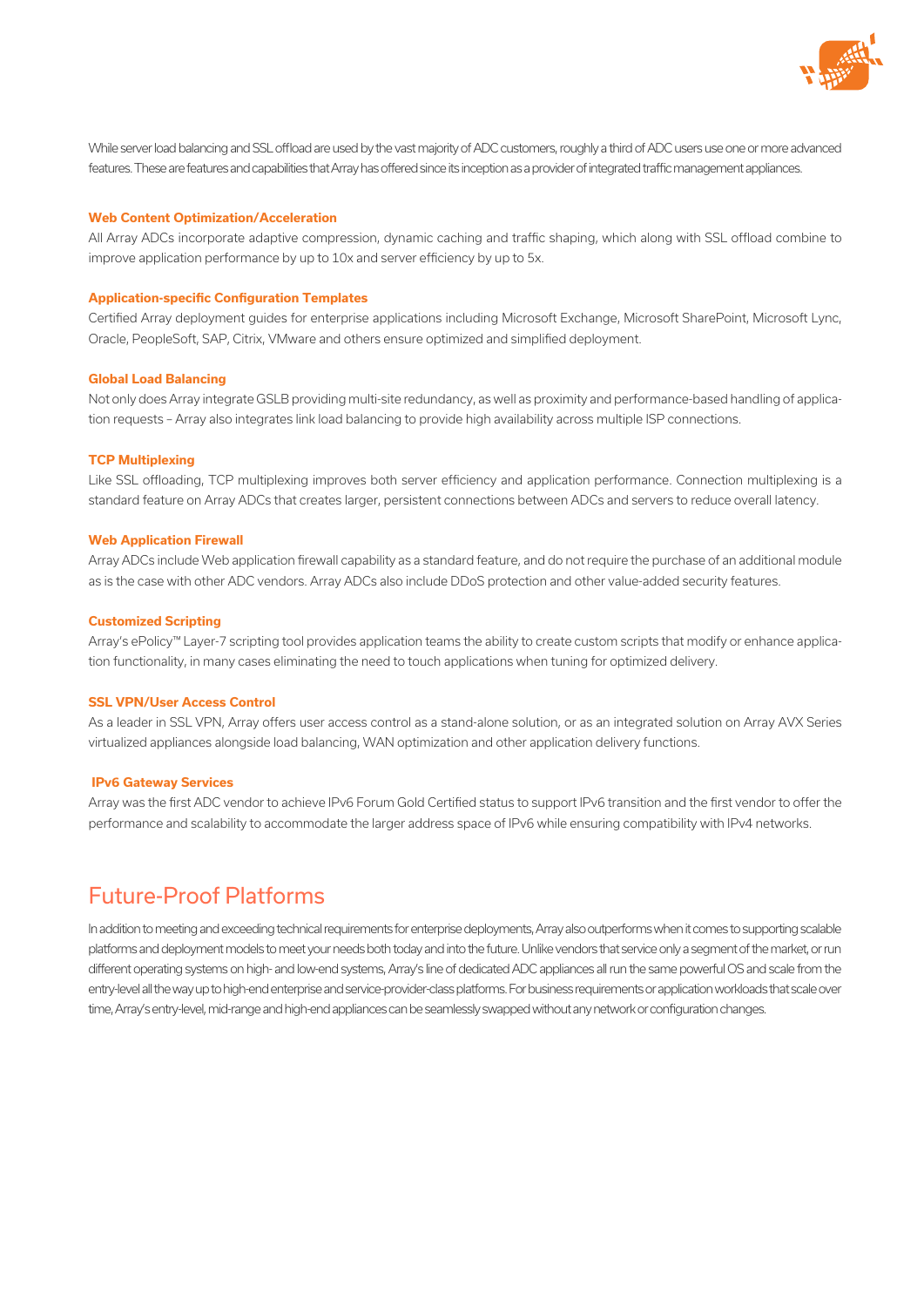



#### *Figure 1: A full product line spanning small/medium businesses through large enterprise & Web scale*

For businesses with an eye towards cloud and virtualization, Array's vAPV virtual application delivery controller leads the way. Not only does Array's vAPV run on practically every hypervisor, it is also available on almost every cloud platform. What's more, vAPV is available and certified for hyper-converged infrastructure such as the Nutanix Xtreme Computing platform, and is also available on Array's AVX Series virtualized appliances which deliver the agility of cloud and virtualization with the guaranteed performance of dedicated appliances.



*Figure 2: A wide range of cloud and virtualization options*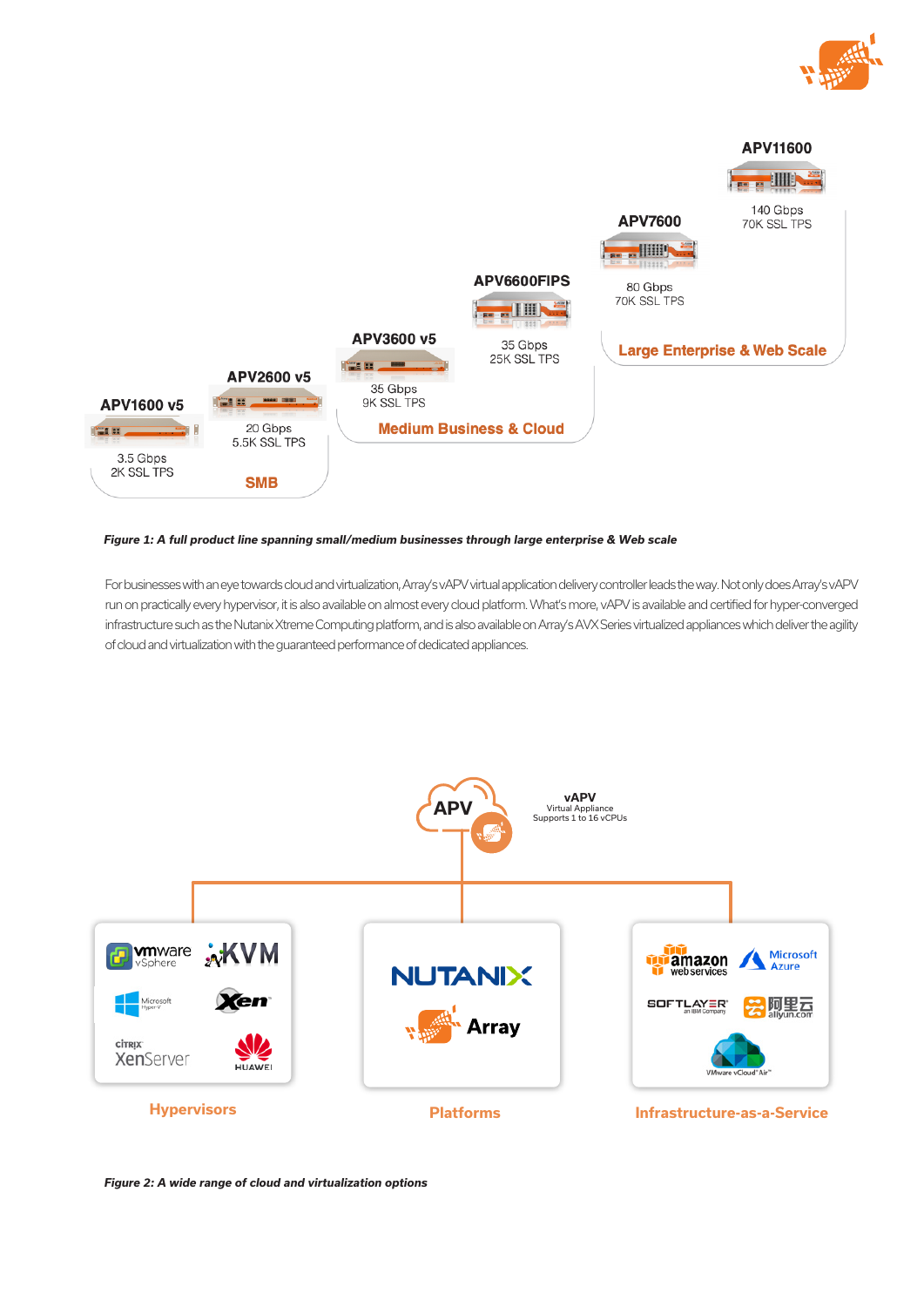

Regardless if you are deploying vAPV virtual application delivery controllers in private or public clouds, Array's extensive integrations with leading orchestration platforms allows IT to define workflows that automate application delivery functions within a larger cloud and virtualization frameworks. Examples include integrations with VMware vRealize Orchestrator, Microsoft System Center Configuration Manager and OpenStack Neutron LBaaS, as well as integration with other home-grown software defined systems via Array's eCloud™ RESTful API.



**AVX, vAPV & vxAG High Availability**

*Figure 3: Multiple management and orchestration integration options*

### Minimizing Cost & Complexity

Having established that Array application delivery controllers support the feature sets and capabilities that the majority of enterprises deploy with an ADC (Table 1 and the Meeting Technical Requirements section), let's take a look at the other side of providing overall value: the ability to reduce cost and complexity. One of the most common complaints of so-called high-end or premium ADCs is that they are far too complex. Yes, they may have features and capabilities not found on other ADCs, but the added functionality comes at the expense of usability. A quick Internet search turns up several quotes that make the point: "One drawback of [Product A] is that because it's so powerful, it is sometimes hard to figure out what you can do with it, and once you figure out what you can do with it, you have to figure out how to actually configure it." "[Product B] is a very consultant friendly solution, unless you invest time to learn [Product B] on your own or you have the money to hire extra resources that specialize on the product."

"An irritating thing with [Product A] is how objects are constructed. For example if you later want to rename an object you must delete ALL dependencies (and redo them as well) all the way to the top object before you rename the particular virtual server and then redo all its options and dependencies down the line."

In contrast, Array ADCs are simple yet powerful. Configuration is provided via either a familiar CLI or an intuitive WebUI. Moreover, Array ADCs are far less dependent on custom scripting for advanced Layer-7 functionality as compared to other ADCs on the market. This is because Array has taken the time to hard code commonly used custom scripts, collapsing complicated functionality into single-line CLI commands and point-and-click WebUI settings that greatly streamline configuration and management and reduce the potential for error.

Examples include one-click settings that configure and optimize common Microsoft applications such as Exchange, Sharepoint and Lync, as well as enterprise applications from leading ISVs including Oracle, SAP, IBM and others. In addition, commands and one-click settings may be combined or nested to achieve advanced custom functionality without the need for extensive training or 3rd party consultants. Where further customization is required, Array's ePolicy scripting capability may be used to service a much smaller and more manageable portion of the overall configuration.

With respect to minimizing cost, Array ADCs tend to be about half the cost of comparable premium or high-end ADCs. But this is just the tip of the iceberg. Unlike vendors that quote a basic platform and then nickel and dime customers for additional functionality, all Array traffic management, acceleration, security and other advanced features are bundled into one simple, one-time purchase – greatly reducing long-term total cost of ownership for both product and support.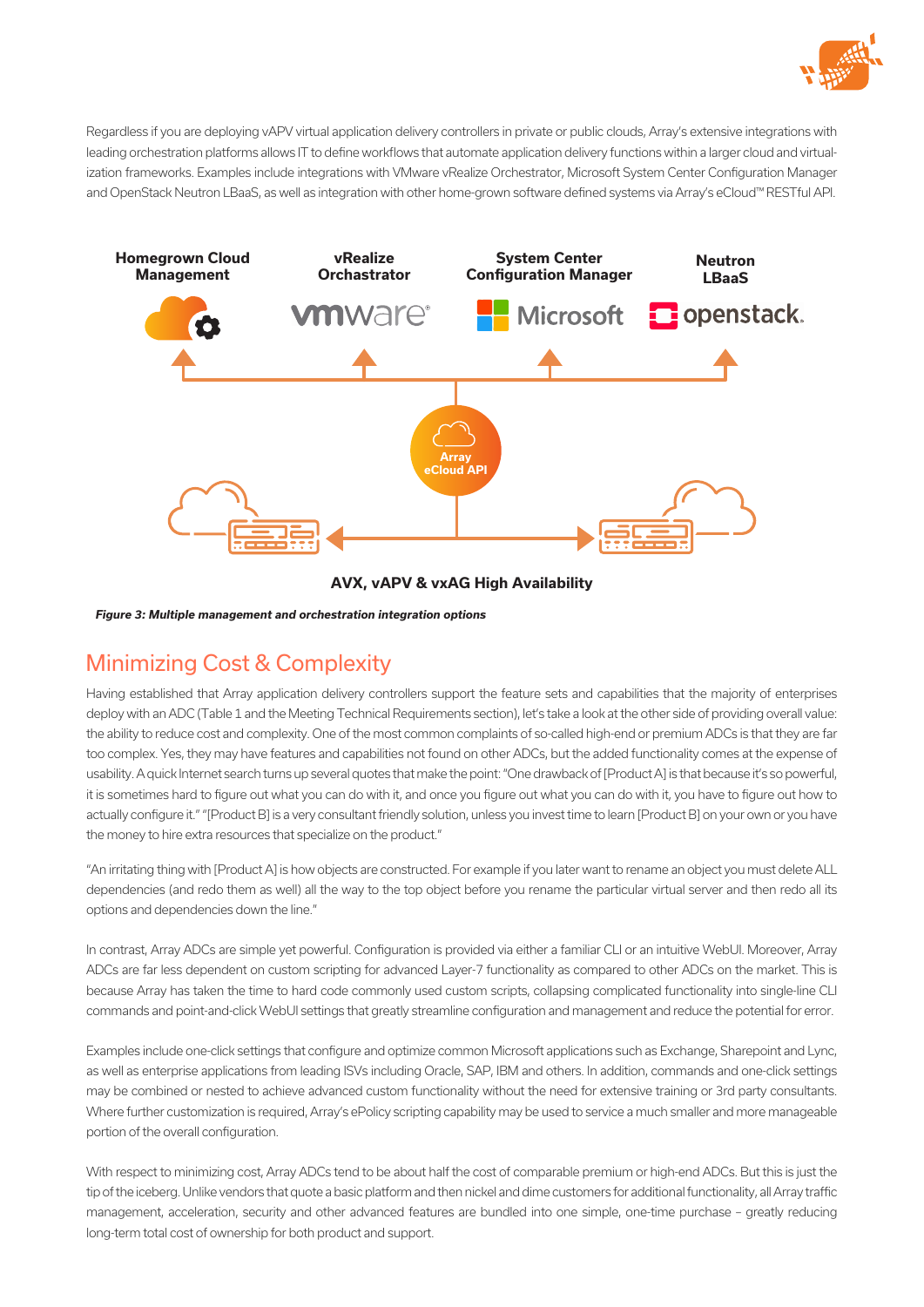



*Figure 4: Price/performance against comparable premium or high-end ADCs*

In addition to lower purchase costs, customers also get more with Array ADCs. When comparing Array against ADCs with similar throughput, Array commonly supports 50% more SSL transactions per second. This is a big deal; if you recall, Gartner indicated that 85% of ADC purchases include SSL offload. With greater SSL throughput, Array's SSL offload can work more efficiently to take the burden off of servers, freeing capacity for other tasks.

### Make an Informed Decision

Bottom line, there are ADCs on the market that can do virtually anything and do them really fast; however, these ADCs are also really expensive, may not be the best fit for your requirements and often times do not deliver the best bang for your buck. Likewise, there are load balancers that cost less than Array ADCs; however, they may not deliver the performance, reliability or features you require and may require a forklift upgrade as demand for your application workloads grow.

Your best bet is to compile a list of your requirements, a list unbiased by the features or capabilities of one brand or another. Of the two or three that match your criteria, test their features and capabilities within your environment or a matching ecosystem, and then go with the vendor that is just right for you (the best overall combination of features, performance, reliability, price, simplicity and support). No matter which vendor you choose, make sure to get your hands on a demo unit so you can test its features and capabilities; also, be sure to insist the vendor provides a sales engineer capable of walking you through the unique capabilities of their ADC.

To help determine which type of ADC might best match your requirements, review the ADC comparison matrix in Appendix A.

To get started with evaluating Array ADCs, visit our download center for a free 30-day trial license of our vAPV virtual application delivery controller:

https://www.arraynetworks.com/search-offers/how-to-try.php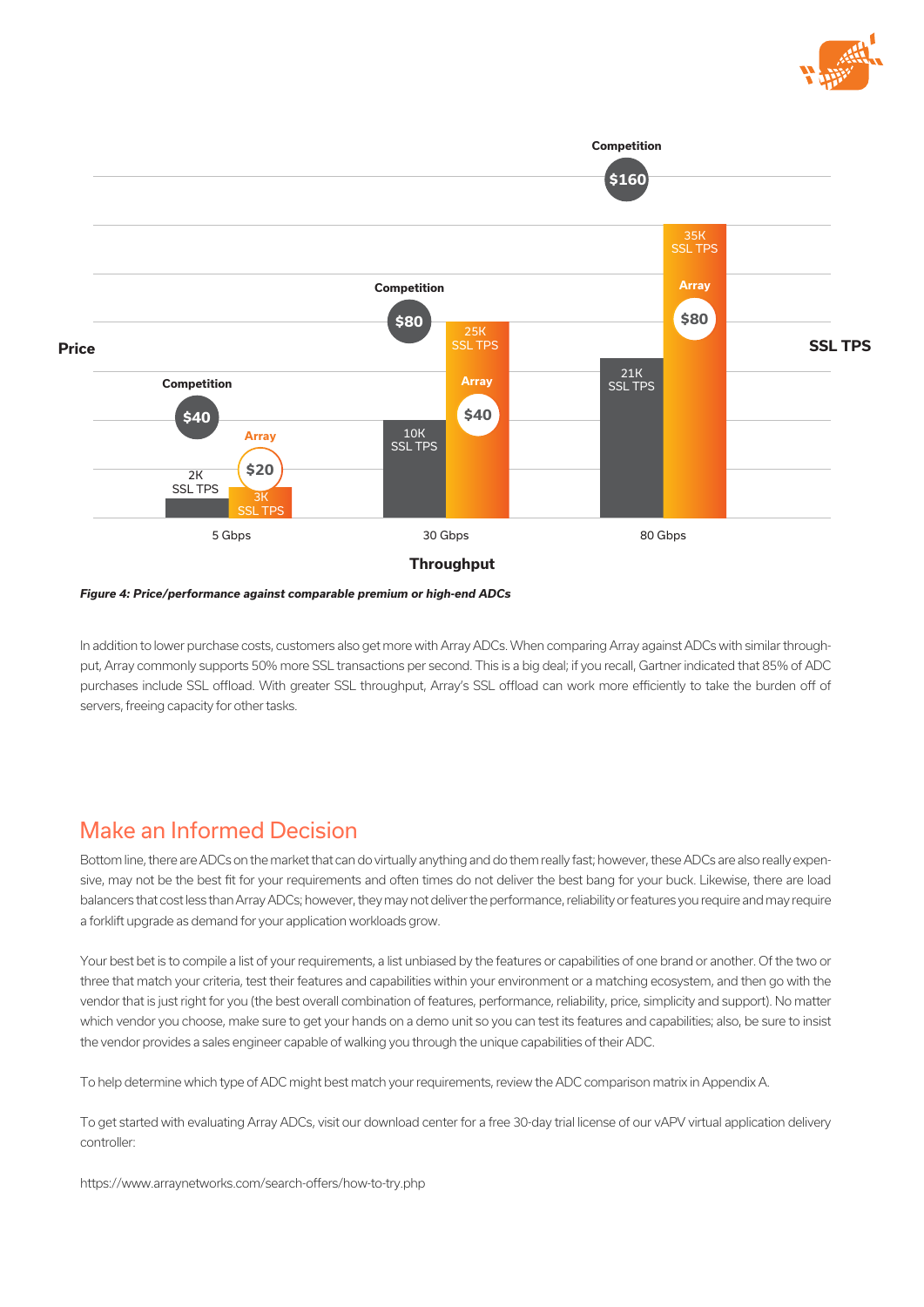

# Appendix A: ADC Comparison Matrices

In Some Cases, Needed for LARGE ENTERPRISES

|                    | <b>Premium ADC</b>     | <b>Array "Just Right" ADC</b>    | <b>Basic Load Balancer</b>    |
|--------------------|------------------------|----------------------------------|-------------------------------|
| <b>Features</b>    | Meets all requirements | Meets almost all<br>requirements | Does not meet<br>requirements |
| <b>Performance</b> | Meets all requirements | Meets almost all<br>requirements | Does not meet<br>requirements |
| <b>Support</b>     | <b>High priority</b>   | Meets almost all<br>requirements | Does not meet<br>requirements |
| <b>Reliability</b> | 99.999%                | 99.999%                          | N/A                           |
| Cost               | <b>Expensive</b>       | Cost effective                   | N/A                           |

### In Most Cases, Best for MEDIUM & LARGE ENTERPRISES

|                    | <b>Premium ADC</b>                                                       | <b>Array "Just Right" ADC</b>        | <b>Basic Load Balancer</b>    |
|--------------------|--------------------------------------------------------------------------|--------------------------------------|-------------------------------|
| <b>Features</b>    | Unneeded complexity                                                      | Meets almost all<br>requirements     | Does not meet                 |
|                    | Advanced features<br>require specialized<br><b>IT skills or services</b> | Manageable by any IT<br>professional | requirements                  |
| <b>Performance</b> | Meets all requirements                                                   | Meets almost all<br>requirements     | Does not meet<br>requirements |
| <b>Support</b>     | Lower priority                                                           | <b>High priority</b>                 | Does not meet<br>requirements |
| <b>Reliability</b> | 99.999%                                                                  | 99.999%                              | N/A                           |
| Cost               | <b>Expensive</b>                                                         | Cost effective                       | N/A                           |